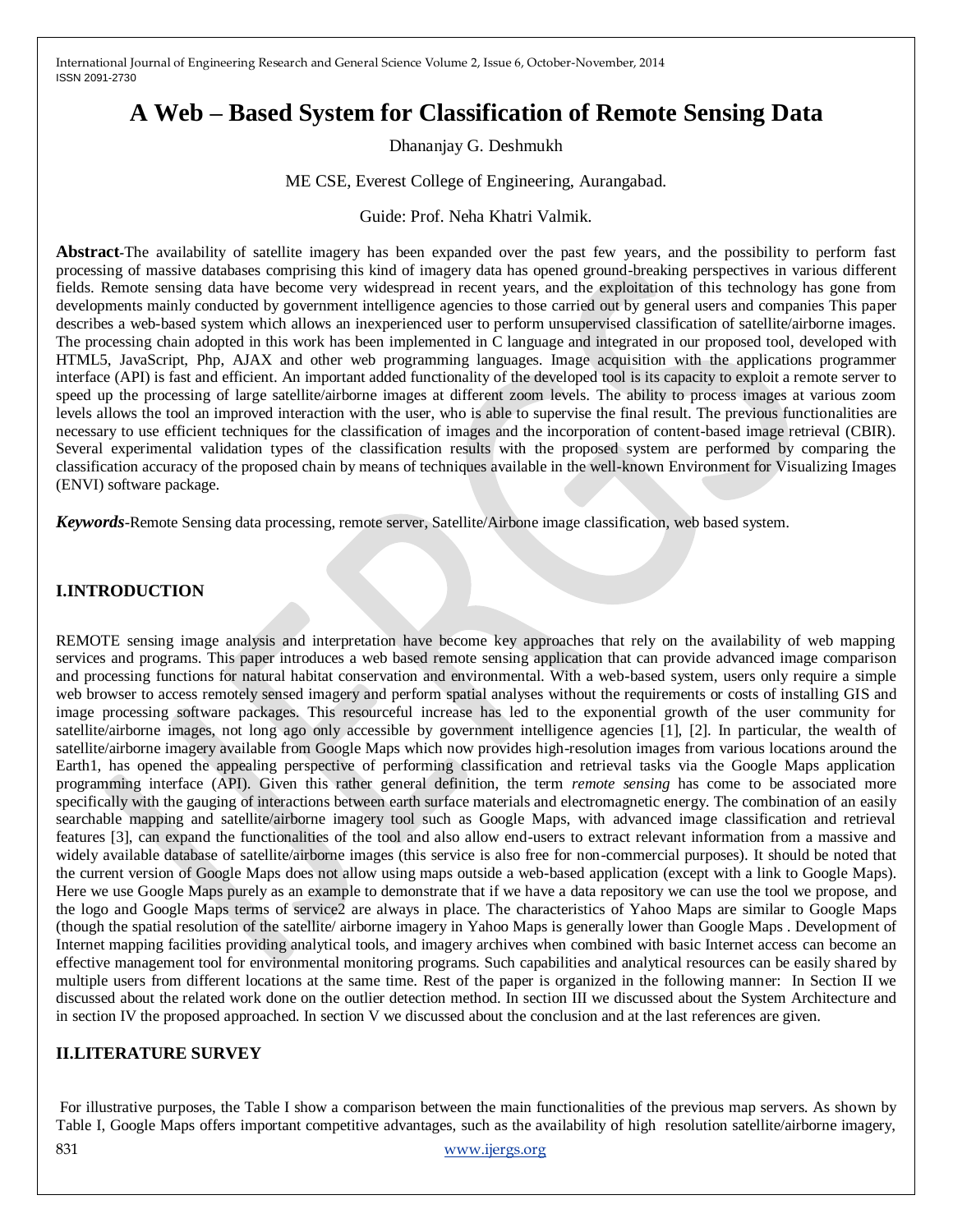the smoothness in the navigation and interaction with the system, the availability of a hybrid satellite view which can be integrated with other views (e.g., maps view), and adaptability for general-purpose web applications. It should be noted that other open standards for geospatial content such as those included within the open geospatial consortium (OCG) cannot currently provide complete world coverage at high spatial resolution as it is the case of Google Maps. That is why we have decided to use Google Maps service as a baseline for our system. On the other hand, a feature which is currently lacking in Google Maps is the unsupervised or supervised classification of satellite/airborne images at different zoom levels [4], [5], even though image classification is widely recognized as one of the most powerful approaches in order to extract information from satellite/airborne imagery [6]–[8].

#### **TABLE I**

Comparison between the Main Functionalities of Google Maps, Yahoo Maps and Openstreetmap.

|                                             | Google Maps               | Yahoo Maps          | OpenStreetMap  |
|---------------------------------------------|---------------------------|---------------------|----------------|
| Without restrictions of use                 | No, up to a certain limit | Yes                 | Yes            |
| Hybrid satellite view                       | Yes                       | Yes, low visibility | No             |
| High resolution imagery                     | Yes                       | No.                 | N <sub>0</sub> |
| Zooming levels                              | Very high quality         | High quality        | Medium quality |
| Error correction                            | Low                       | Low                 | Very high      |
| Smoothness in navigation                    | Very high                 | High                | High           |
| Adaptivity for desktop and web applications | High                      | High                | High           |

## **III. SYSTEM ARCHITECTURE**

This section describes the architecture of the system, displayed in Fig. 1. It is a web application which contains several layers or modules. Each module serves a different purpose, and the technology adopted for the development of the system is based on open standards and free software. A combination of these has been used for the development of the system. As shown by the architecture model described in Fig. 1, the proposed system can be described from a high level viewpoint using three different layers, which are completely independent from each other. Due to the adopted modular design, any of the layers can be replaced. Also, the system is fully scalable. The communication between two layers is carried out over the Internet via the hypertext transfer protocol (HTTP) 6. As a result, the performance of the system will depend largely (as expected) on the available bandwidth. Both the map layer (currently provided by Google Maps) and server layer (by us) are available from any location in the world.

*A.Map Layer* The Map layer contains the source imagery data to be used by the system, i.e., the image repository. Google Maps is used in the current version by means of the Google Maps API V3 as a programming interface intended for accessing the provided maps. The current framework is limited to the types of maps provided by Google Maps. All types of maps provided by the API V3 can be used, including roadmaps (2D mosaics), satellite/airborne images, hybrid view (mixed satellite/airborne images and roadmap, superimposed), or terrain (physical relief). Also, all the potentials and functionalities provided by the Google Maps API V3 are included (this comprises management of zoom levels, image centering, location by geo-spatial coordinates.

#### *B. Server Layer*

The server layer is one of the main components in the system. It is created by two sub-modules: web server and compute server. The former is the part of the system hosting the source code of the application (developed using HTML5, Php, JavaScript and CSS) and deal with the incoming traffic and requests from client browsers. We have used the Apache web server due to its wide acceptance, performance, and free-of-charge license. Further, Php is used both in the server layer and also for managing the communications between the clients and the web server (mainly dominated by the transmission of satellite/airborne imagery to be processed), and the web server and the compute server (intended for the processing of satellite/airborne images).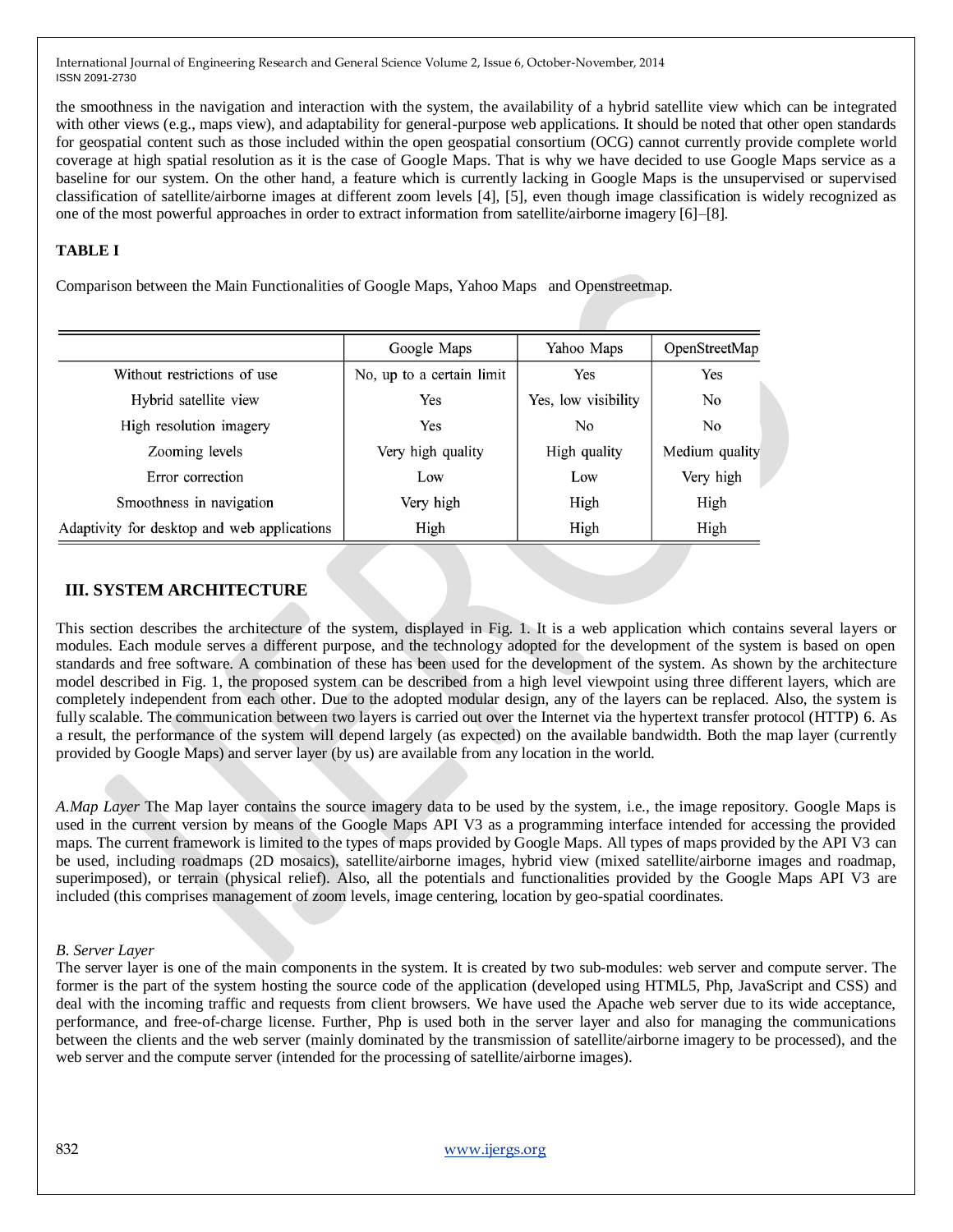#### *C. Client Layer*

The client layer defines the interactions between the user (through an internet browser) and our system. Only one web page is needed as user interface thanks to the adopted AJAX and JavaScript technologies, which allow for the web interface update without the need for interactions with the web server. At this point, it is important to emphasize that AJAX is a programming method (not a piece of software) and that it is built on Javascript (not a standalone programming language).



Fig. 2. Interactions between the three main layers (map, client and server) of our system.

In order to understand the interactions between the different layers of our system, an example is provided next about the flow of a processing request started by the client in the system and the different steps needed until a processing result is received by the enduser. The following steps are identified in

1) First, the client starts the use of the system from the local internet browser by requesting a web page. This results in an HTTP request to the web server.

2) The web server receives this request from client and provides the client with an HTML web page and all necessary references (JavaScript libraries, CSS, etc.)

3) At this point, the client requests from the map server the information needed to perform the map modification locally (i.e., zooming). This operation is transparent to the system, and the requests are performed via messages from the client to the map server. 4) The map layer sends the information requested by the client in the form of updated maps that will be locally managed by the enduser.

5) A capture with all the URL addresses associated to each portion that compose the full map is performed to send this information to the web server. This process is locally managed at the client by means of JavaScript functions. We emphasize that the end-user can decide the image view (street, satellite, hybrid etc) and the zoom level and of the map image to be processed.

6) Now, the Universal Resource Locator (URL) addresses associated to each portion of the full image are sent to the web server by means of AJAX functions and asynchronous requests. In this way, the interaction with the application at the client layer can continue when the packet is being transferred to the server.

7) The web server composes the full image by accessing to the Google Maps repository

8) The web server provides the image to be processed to the compute server. Our system thus delegates the processing task to an independent remote server system that takes care of the processing task independently from other layers in the system.

833 www.ijergs.org 9) Once the image has been processed, the compute server returns the obtained result to the web server. In our current implementation both the web server and the computer server are implemented in the same machine, hence in this case the communications are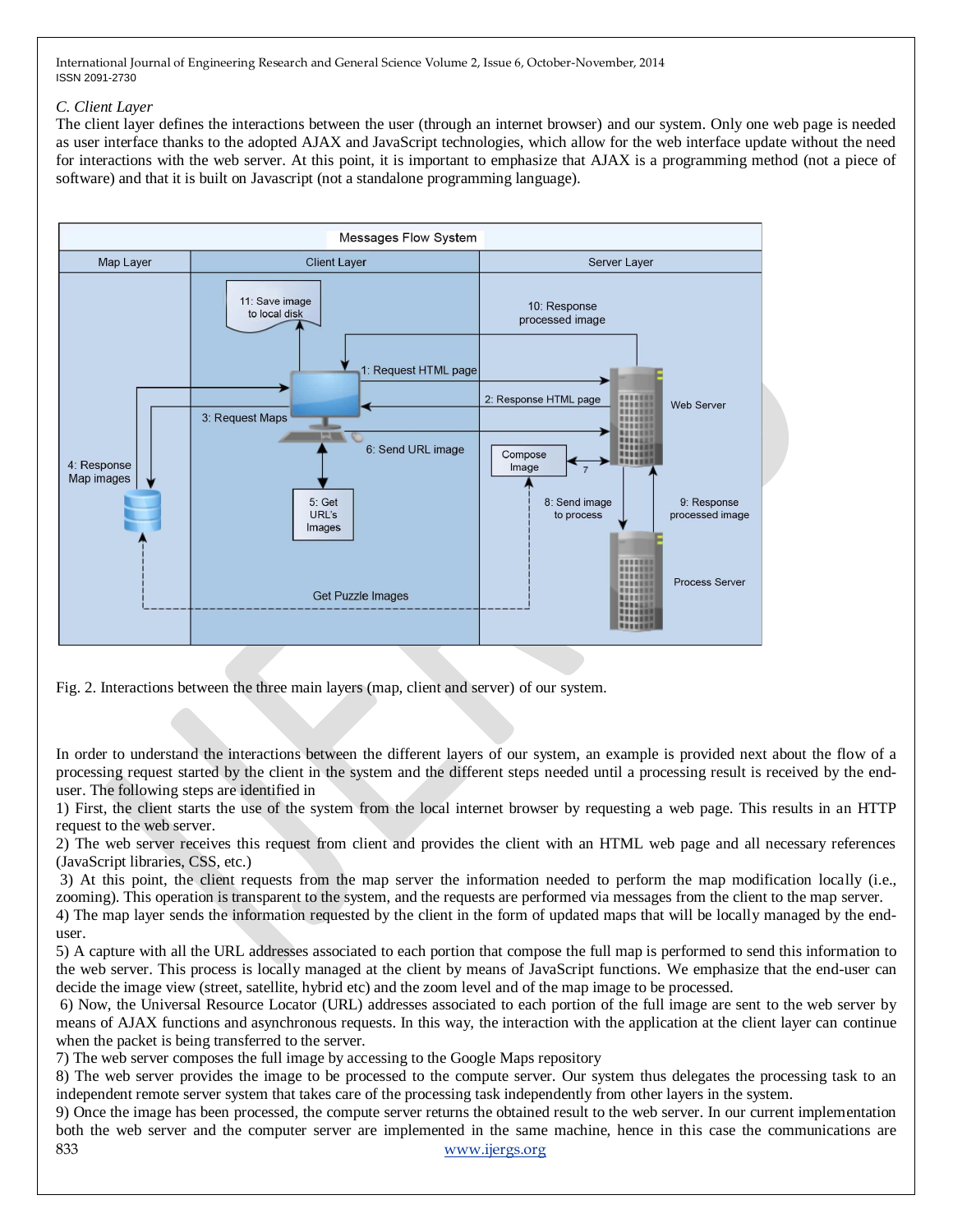minimized. 10) Finally, the processing result is returned to the client so that it can be saved to disk as the final outcome of the adopted processing chain.

11) The client can save processed image to local disk.

# **IV. CONCLUSION**

In this paper we proposed A Web Based System for classification of Remote Sensing Data. This demonstrates that there is a large potential opportunity for web based mapping services and image analytical tools applied to natural habitat preservation and environmental resource management and illustrates possible approaches to implement web based remote sensing applications. Two important lessons were learned from the implementation experiences of this paper. First, web-based mapping facilities are capable to combine remotely sensed imagery, GPS data, and GIS databases together to provide an integrated Framework, Second, data security and system stability will be the major considerations for the Design of web-based remote sensing applications. Many GIS data and remotely sensed images are very sensitive and require protection mechanisms. The combined powers of data collection through remote sensing and on-line, geo-spatial analysis tools through the Internet can significantly reduce the high cost and labor associated with field monitoring.

### **REFERENCES**

[1] R. A. Schowengerdt*, Remote Sensing: Models and Methods for Image Processing*, 2nd Ed. New York: Academic Press, 1997.

[2] D. A. Landgrebe*, Signal Theory Methods in Multispectral Remote Sensing*. New York: Wiley, 2003.

[3] J. A. Richards and X. Jia*, Remote Sensing Digital Image Analysis: An Introduction*. New York: Springer, 2006.

[4] M. Fauvel, J. A. Benediktsson, J. Chanussot, and J. Sveinsson, "Recent advances in techniques for hyperspectral image processing," *Remote Sens. Environ.*, vol. 113, pp. 110–122, 2009.

[5] A. Plaza, J. A. Benediktsson, J. Boardman, J. Brazile, L. Bruzzone, G. Camps-Valls, J. Chanussot, M. Fauvel, P. Gamba, J. Gualtieri, M.Marconcini, J. Tilton, and G. Trianni, "Spectral and spatial classification of hyperspectral data using svms and morphological profiles," *IEEE Trans. Geosci. Remote Sens.*, vol. 46, no. 11, pp. 3804–3814, 2008.

[6] E. Quirós, A. M. Felicísimo, and A. Cuartero, "Testing multivariate adaptive regression splines (MARS) as a method of land cover classification of Terra-Aster satellite images," *Sensors*, vol. 9, no. 11, pp. 9011–9028, 2009.

[7] A. Cuartero, A. M. Felicísimo, M. E. Polo, A. Caro, and P. G. Rodriguez, "Positional accuracy analysis of satellite imagery by circular statistics," *Photogramm. Eng. Remote Sens.*, vol. 76, no. 11, pp. 1275–1286, 2010.

[8] D. Tuia, F.Ratle, F. Pacifici, M. F. Kanevski, and W. J. Emery, "Active learning methods for remote sensing image classification," *IEEE Trans. Geosci. Remote Sens.*, vol. 47, no. 7, pp. 2218–2232, 2009.

[9] A. Plaza, J. Plaza, and A. Paz, "Parallel heterogeneous CBIR system for efficient hyperspectral image retrieval using spectral mixture analysis," *Concurrency and Computation: Practice and Experience*, vol. 22, no. 9, pp. 1138–1159, 2010.

[10] S. Bernabé, A. Plaza, P. R. Marpu, and J. A. Benediktsson, "A new parallel tool for classification of remotely sensed imagery," *Comput. Geosci,* vol. 46, pp. 208–218, 2012.

[11] G. Ball and D. Hall, ISODATA: A Novel Method of Data Analysis and Classification, Stanford University, 1965, Technical Report AD-699616.

[12] J. A. Hartigan and M. A. Wong, "Algorithm as 136: A k-means clustering algorithm," *J. of the Royal Statistical Soc., Series C (Appl. Statist.)*, vol. 28, pp. 100–108, 1979.

[13] P. Gamba, F. Dell'Acqua, F. Ferrari, J. A. Palmason, and J. A. Benediktsson, "Exploiting spectral and spatial information in hyperspectral urban data with high resolution," *IEEE Geosci. Remote Sensing Lett.*, vol. 1, pp. 322–326, 2005.